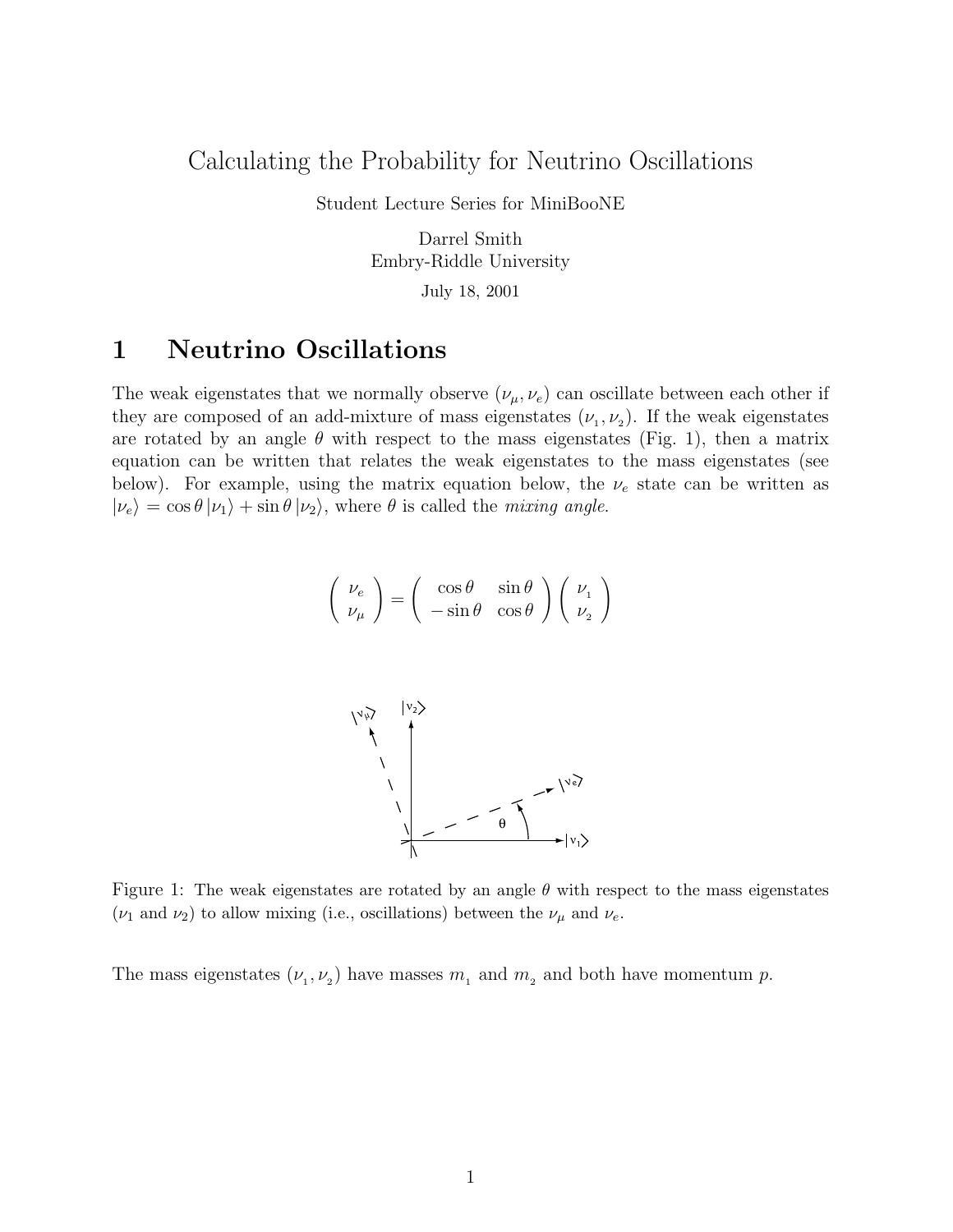# 2 Look at the time evolution of the  $\nu_\mu$  state

$$
|\nu_{\mu}(t=0)\rangle = |\nu_{\mu}\rangle = -\sin\theta |\nu_{1}\rangle + \cos\theta |\nu_{2}\rangle \tag{1}
$$

$$
|\nu_{\mu}(t)\rangle = -\sin\theta |\nu_{1}\rangle e^{-i\frac{E_{1}t}{\hbar}} + \cos\theta |\nu_{2}\rangle e^{-i\frac{E_{2}t}{\hbar}}
$$
\n(2)

where  $E_1 = \sqrt{p^2c^2 + m_1^2c^4}$  and  $E_2 = \sqrt{p^2c^2 + m_2^2c^4}$  and  $p_1 = p_2$ .

### 3 Some Approximations

Let  $\hbar = c = 1$ . Then  $E_1 = \sqrt{p^2 + m_1^2}$  and  $E_2 = \sqrt{p^2 + m_2^2}$ 

Also, the neutrinos are assumed to be relativistic:

$$
\gamma = \frac{E}{m_o c^2} = \frac{\sqrt{p^2 c^2 + m_o^2 c^4}}{m_o c^2} \gg 1
$$
\n(3)

then 
$$
p \gg m_o
$$
 (4)

$$
E = \sqrt{p^2 + m_o^2} = p\sqrt{1 + m_o^2/p^2} \simeq p + \frac{1}{2} \frac{m_o^2}{p}
$$
 (5)

where we use the binomial expansion:  $(1+x)^n \approx 1 + nx + \frac{n(n-1)}{2!}x^2 + \cdots$  and keep just the first two terms.

The energy of the two mass eigenstates can be written approximately as:

$$
E_1 \simeq p + \frac{1}{2} \frac{m_1^2}{p}
$$
 and likewise  $E_2 \simeq p + \frac{1}{2} \frac{m_2^2}{p}$ . (6)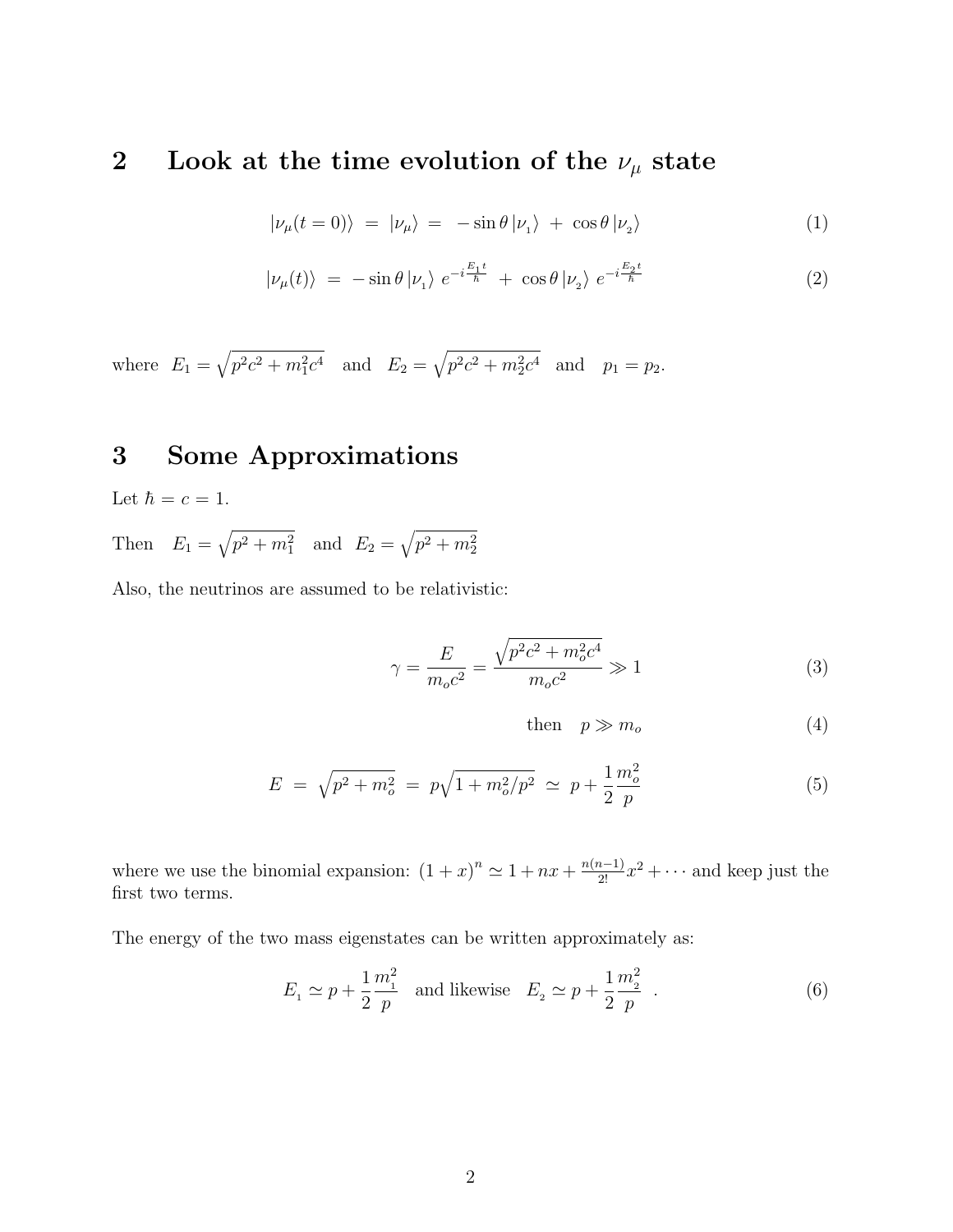# 4 How does the  $\nu_{\mu}$  propagate in time?

$$
|\nu_{\mu}(t)\rangle = -\sin\theta |\nu_{1}\rangle e^{-i\left(p + \frac{1}{2}\frac{m_{1}^{2}}{p}\right)t} + \cos\theta |\nu_{2}\rangle e^{-i\left(p + \frac{1}{2}\frac{m_{2}^{2}}{p}\right)t}
$$
\n(7)

$$
|\nu_{\mu}(t)\rangle = e^{-i\left(p + \frac{1}{2}\frac{m_1^2}{p}\right)t} \left(-\sin\theta |\nu_1\rangle + \cos\theta |\nu_2\rangle e^{+i\left(\frac{1}{2}\frac{m_1^2 - m_2^2}{p}\right)t}\right)
$$
(8)

Now, for some definitions and substitutions:

$$
\Delta m^2 = m_1^2 - m_2^2 \quad \text{and} \quad t = \frac{x}{c} = x \quad \text{and} \quad e^{-iz} = e^{-i\left(p + \frac{1}{2}\frac{m_1^2}{p}\right)t}
$$
(9)

Now, we have:

$$
|\nu_{\mu}(t)\rangle = e^{-iz} \left( -\sin\theta \, |\nu_{1}\rangle + \cos\theta \, |\nu_{2}\rangle \, e^{+i\left(\frac{1}{2}\frac{\Delta m^{2}}{p}\right)x} \right) \tag{10}
$$

# 5 What is the probability for  $\nu_\mu \rightarrow \nu_e$ ?

To calculate the probability for a "pure"  $\nu_{\mu}$  state to oscillate into a  $\nu_e$  state, we must square the quantum mechanical amplitude that describes this transition.

$$
P(\nu_{\mu} \to \nu_{e}) = |\langle \nu_{e} | \nu_{\mu}(t) \rangle|^{2}
$$
\n(11)

Recall from section (1) that

$$
\langle \nu_e | = \cos \theta \, \langle \nu_1 | + \sin \theta \, \langle \nu_2 | \tag{12}
$$

So, now we can write the amplitude as:

$$
\langle \nu_e | \nu_\mu(t) \rangle = e^{-iz} \left( -\sin \theta \cos \theta + \sin \theta \cos \theta \ e^{\frac{i}{2} \frac{\Delta m^2}{p} x} \right) \tag{13}
$$

where we use the relationship  $\langle \nu_i | \nu_j \rangle = \delta_{ij}$ .

Taking the absolute value squared, we find that: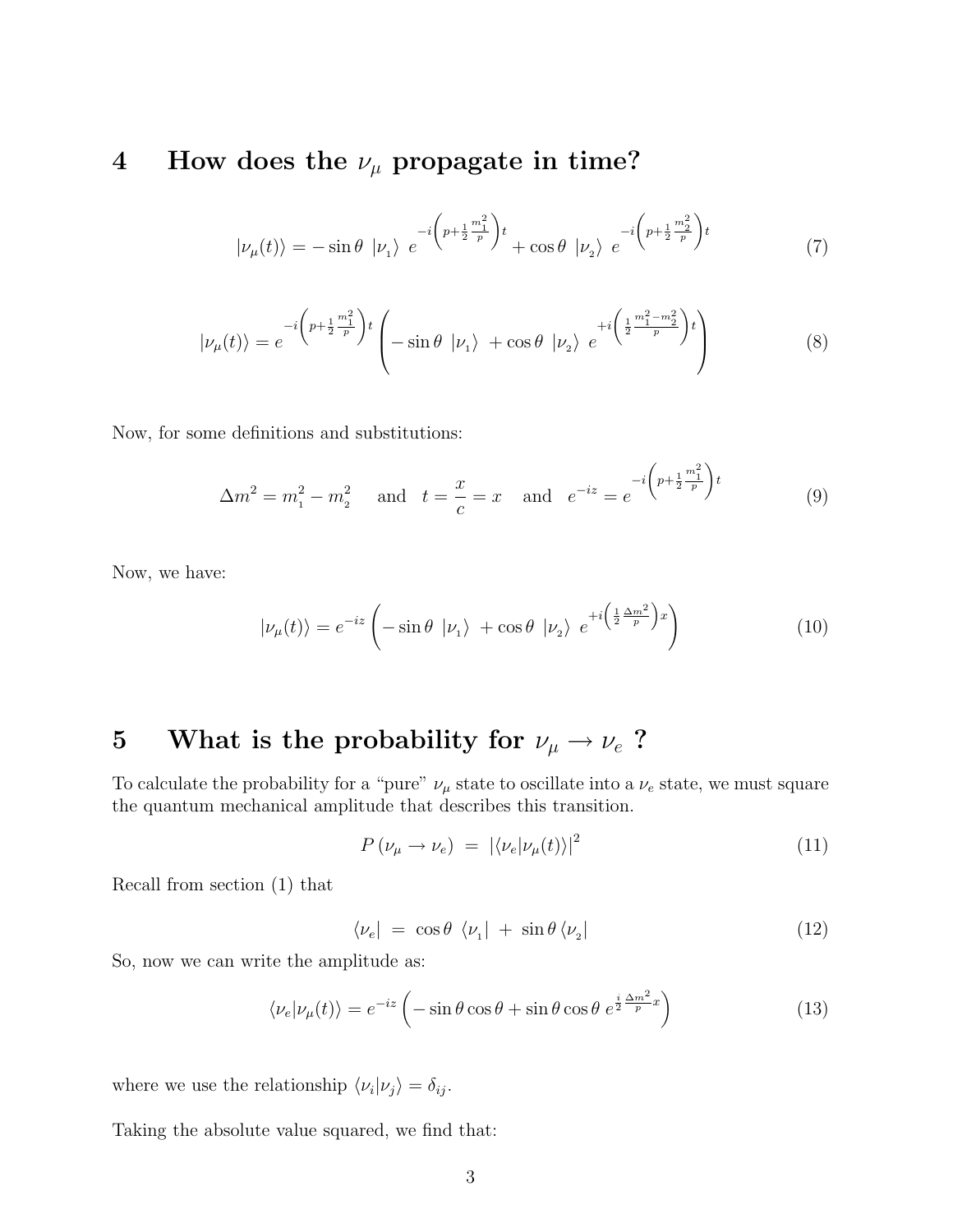$$
P(\nu_{\mu} \to \nu_e) = |\langle \nu_e | \nu_{\mu}(t) \rangle|^2 =
$$
  
=  $e^{+iz} e^{-iz} \sin^2 \theta \cos^2 \theta \left( -1 + e^{\frac{i}{2} \frac{\Delta m^2}{p} x} \right) \left( -1 + e^{-\frac{i}{2} \frac{\Delta m^2}{p} x} \right)$ 

Since the neutrino is relativistic, we can also make the substitution:  $p = E_{\nu}$ , and likewise, we will make the substitution  $x = L$ .

$$
P(\nu_{\mu} \to \nu_{e}) = \frac{1}{2} \sin^{2} 2\theta \left( 1 - \cos \left( \frac{\Delta m^{2}}{2} \frac{L}{E_{\nu}} \right) \right) . \tag{14}
$$

Using the trigonometric relation  $(1 - \cos 2\theta)/2 = \sin^2 \theta$ , we can write the above equation as

$$
P(\nu_{\mu} \to \nu_{e}) = \sin^{2} 2\theta \sin^{2} \left(\frac{\Delta m^{2}}{4} \frac{L}{E_{\nu}}\right) . \tag{15}
$$

Now, we can write the argument of the second  $\sin^2$  term above so it's dimensionless by introducing the appropriate number of  $\hbar$ 's and c's.

$$
\left(\frac{\Delta m^2}{4} \frac{L}{E_{\nu}}\right) \Rightarrow \left(\frac{\Delta m^2 c^4}{4 \hbar c} \frac{L}{E_{\nu}}\right)
$$

Let's write the above quantity in units that are convenient for an experimental physicist. We would like the variables in the above equation to have the following units:  $\Delta m^2 c^4 (eV^2)$ , L (meters), and  $E_\nu$  (MeV). If we substitute  $\hbar c$  with 197 eV·nm, we can write the quantity in parenthesis as

$$
\left(\frac{\Delta m^2 c^4}{4 \hbar c} \frac{L}{E_{\nu}}\right) \Rightarrow \left(\frac{\Delta m^2 c^4}{4 \times 197 \,\text{eV} \cdot \text{nm}} \frac{L}{E_{\nu}}\right) \left(\frac{10^{-6} \text{MeV/eV}}{10^{-9} \text{m/nm}}\right) = \left(1.27 \,\Delta m^2 \,\frac{L}{E_{\nu}}\right)
$$

Finally, we can write Eq. 15 in its more familiar form:

$$
P_{\nu_{\mu}\to\nu_{e}}(L,E) = \sin^2 2\theta \sin^2 \left(1.27 \Delta m^2 \frac{L}{E_{\nu}}\right) \quad . \tag{16}
$$

If neutrino oscillations occur, the mixing probability (sin<sup>2</sup> 2 $\theta$ ) and the mass difference ( $\Delta m^2$ ) are determined by nature. Physicists can probe different regions of  $\Delta m^2$  by adjusting the distance between the neutrino source and the detector  $(L)$  as well as the neutrino energy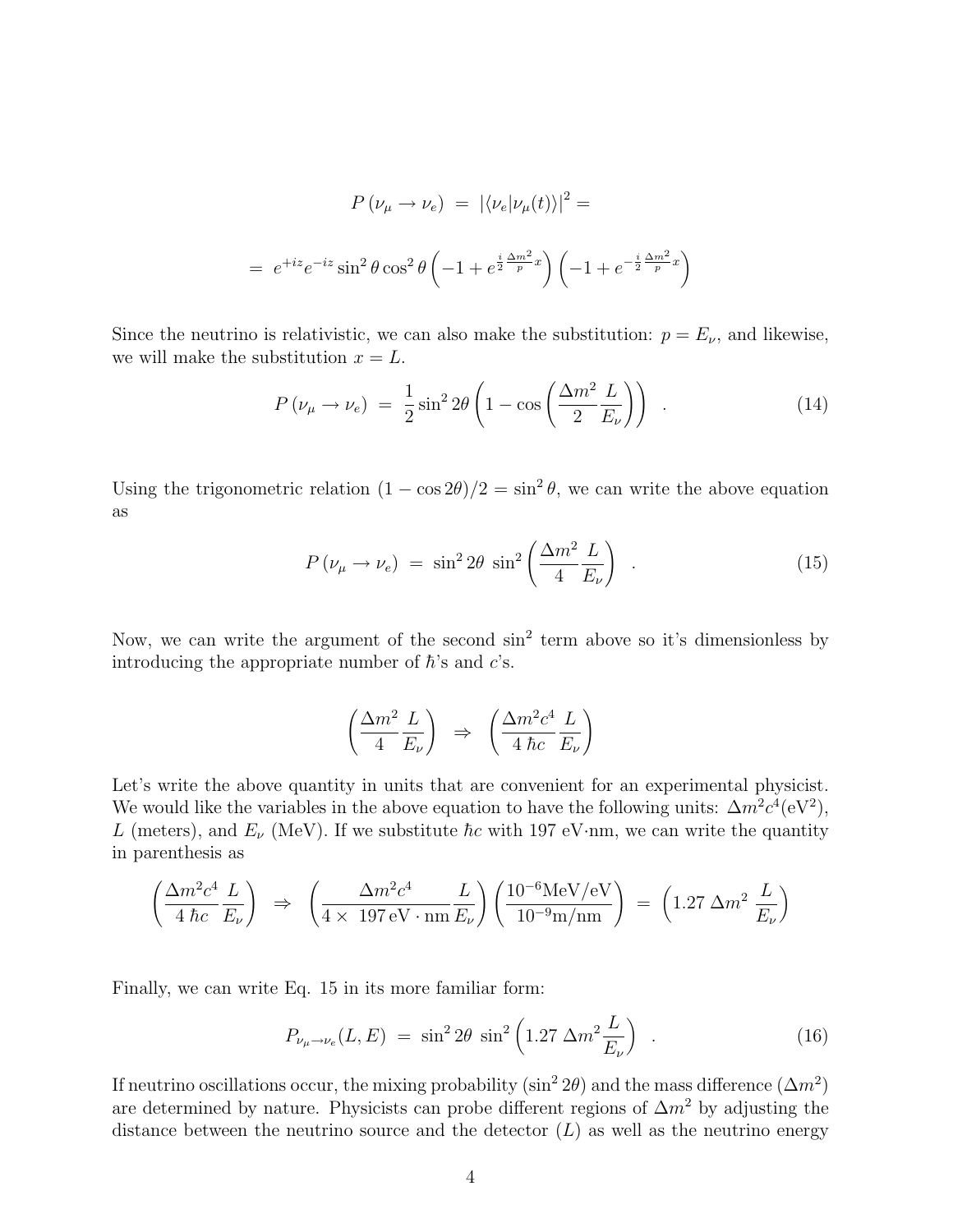

Figure 2: Neutrino oscillations ( $\nu_e$  appearance) as a function of length for a monoenergetic beam of  $\nu_{\mu}$ 's. There is a maximum probability to observe  $\nu_e$  interactions at 50, 150, and 250 meters.

 $E_{\nu}$ . If a mono-energetic beam of neutrinos is produced (e.g., 40 MeV) and the mixing parameters suggested by LSND are correct (e.g.,  $\sin^2 2\theta = 0.0026$  and  $\Delta m^2 \simeq 1$  eV), then it's possible to plot the oscillation of  $\nu_\mu \to \nu_e$  using Eq. 16. A small fraction of the initial  $\nu_{\mu}$  beam (sin<sup>2</sup> 2 $\theta$ ) appears as  $\nu_e$ 's as shown in Fig. 2.

Maximal mixing occurs if  $\sin^2 2\theta$  is  $\simeq 1$  (i.e.,  $\theta = 45^{\circ}$ ). In the case of atmospheric neutrinos, it is suspected that maximal mixing occurs. If this were the case, the peaks in Fig. 2 would oscillate between 0 and 1.0 on the vertical axis–assuming all the atmospheric neutrinos were monoenergetic (which is not the case in real life).

The  $L/E$  term is the quantity of interest when exploring different mass regions. In the LSND experiment, L was about 30 meters and E was about 30 MeV giving an  $L/E$  of  $\sim 1$ . If MiniBooE is going to explore the same  $\Delta m^2$  and  $\sin^2 \theta$  region, then its  $L/E$  must be similar to the LSND value. In the case of MiniBooNE, the neutrinos travel about 500 m and have energies on the order of 500 MeV. So, roughly speaking, the MiniBooNE experiment is designed to explore the same  $\Delta m^2$  region as LSND, but with higher sensitivity (i.e., down to lower values of  $\sin^2 2\theta$ ).

## 6 Real Neutrino Beams

In the previous section, we discussed where the  $\nu_e$  appearance occurs as a function of distance when we have a monoenergetic neutrino beam. In reality, most neutrino sources have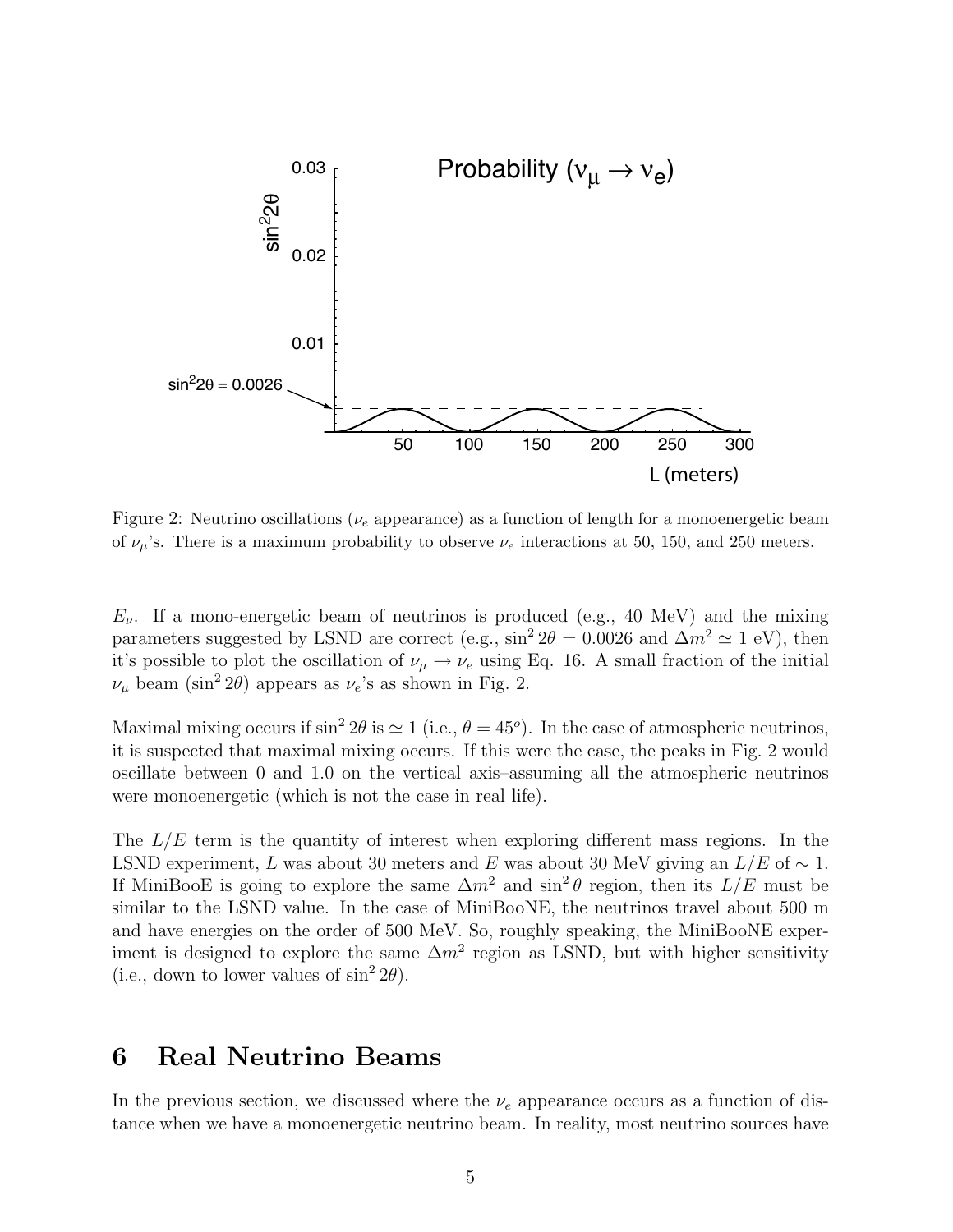a range of energies which will tend to "wash out" the distribution shown in Fig. 2.

To investigate the changes to the amplitude and oscillation length, we explore two possibilities for neutrino energy distributions–a narrow band distribution, and a wide band distribution. In the first case, we assume that the neutrino momentum is well-defined, that is,  $\Delta p/p < 5\%$ . The neutrino energy distribution is shown on the left-hand side of Fig. 3 while the resulting oscillation probability is shown as a function of length on the right hand side. The oscillation as a function of length  $P_{\nu_\mu \to \nu_e}(L)$  is calculated by convoluting the energy distribution  $f(E)$  on the left side of Fig. 3 with the oscillation probability  $P_{\nu_\mu \to \nu_e}(L,E).$ 

$$
P_{\nu_{\mu}\to\nu_{e}}(L) = \int_{0}^{\infty} P_{\nu_{\mu}\to\nu_{e}}(L,E) f(E) dE = \int_{0}^{\infty} \sin^{2} 2\theta \sin^{2} \left(1.27 \frac{\Delta m^{2} L}{E}\right) f(E) dE
$$



Figure 3: Neutrino oscillations ( $\nu_e$  appearance) as a function of length for a monoenergetic beam of  $\nu_{\mu}$ 's. There is a maximum probability to observe  $\nu_e$  interactions at 50, 150, and 250 meters. The convolution integral was done using *Mathematica* 4.0

Next we investigate the oscillation probability when using a *wide band* neutrino source,  $f_{wb}(E)$ . A wide band neutrino beam  $(\bar{\nu}_{\mu})$  is shown in Fig. 4 resulting from muon decays. The energy distribution is described by the following function:

$$
\frac{dN}{dE} = E^2 \left( 1 - \frac{2E}{3E_{max}} \right)
$$

where  $E_{max}$  is 52.8 MeV for muon decay. This function is shown on the left-hand side of Fig. 4. Once again, convoluting this this energy distribution with  $P_{\nu_{\mu}\to\nu_{e}}(L,E)$ , we obtain the oscillating function seen on the right-hand side of Fig. 4. Notice that both the amplitude and the peaks of the oscillation  $(P_{\nu_\mu \to \nu_e}(L))$  are shifted.

What about Mini-BooNE? As a homework assignment, one can use the energy distribution of  $\nu_{\mu}$ 's produced by  $\pi^{+}$  decays-in-flight and convolute this distribution to obtain the